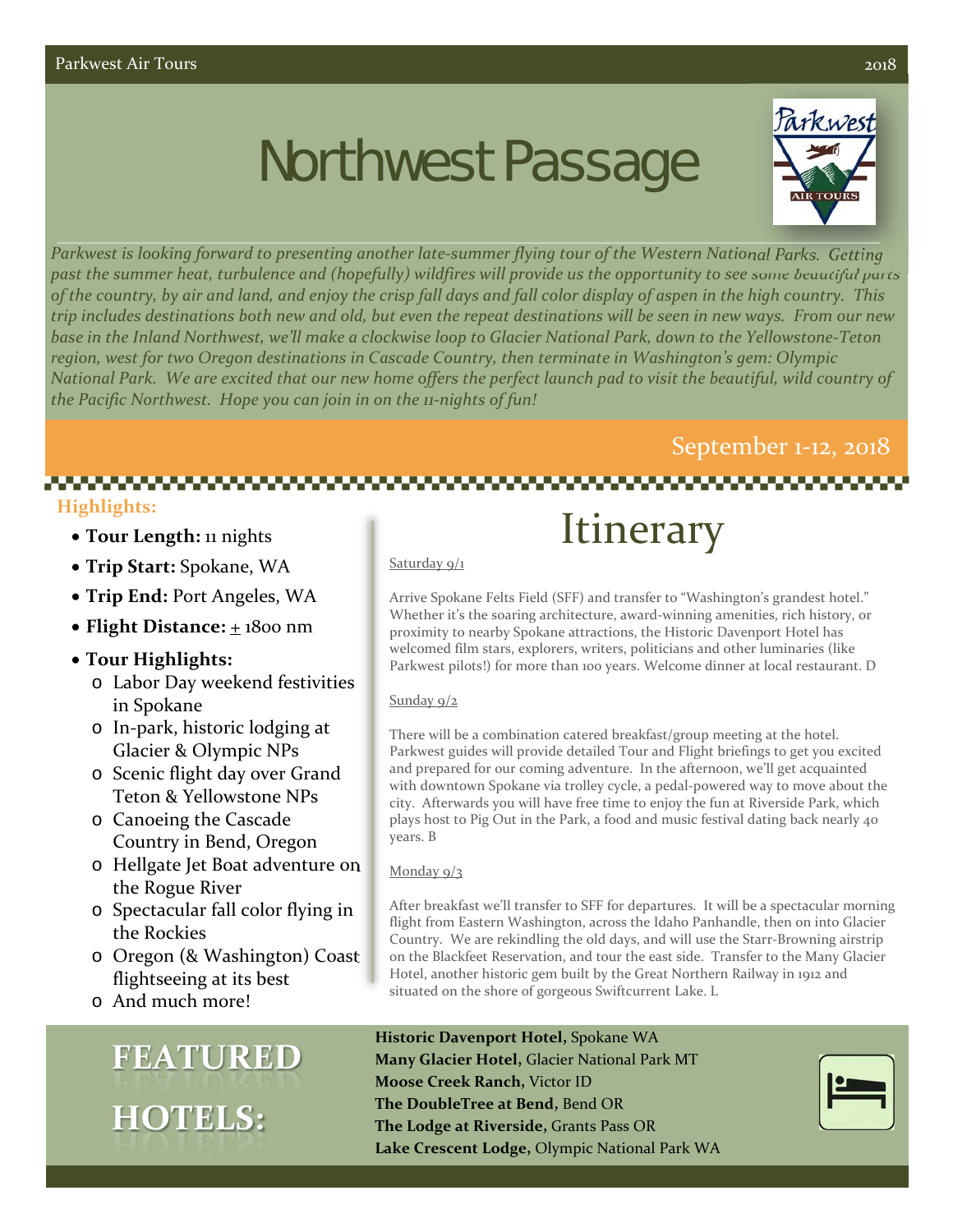## Northwest Passage Itinerary – cont.

#### Tuesday 9/4

You will have an entire day to enjoy this spectacular National Park at your leisure. There are multiple hiking options as well as lake cruises to enjoy; some may want to curl up with a good book in the comfortable, rustic lobby of Glacier's largest hotel. B/D

#### Wednesday 9/5

This morning we'll head back to Starr‐Browning for departures to Driggs, Idaho with a fuel stop en route. Once landed at Driggs, we'll enjoy a delicious lunch and museum tour at Warbirds Café and Museum. From there, we'll make our way to our lodging for the next two nights at Moose Creek Ranch, set amidst the stunning forests of this area of "Wy‐Daho" where people don't much care which side of the state line you're on, because everyone is here to enjoy the same, incredible scenery that straddles both Wyoming and Idaho. After check‐in, there will be time to relax around the lodge before our catered dinner. B/L/D

#### Thursday, 9/6

Today we offer an optional flying day for those who want to experience both Grand Teton and Yellowstone National Parks by air. Parkwest has long provided pilots with the thrill of a scenic flight over the Teton peaks and Yellowstone, the granddaddy of the National Park System; the geysers, thermal pools, lakes and waterfalls are a treat to experience from the cockpit. Some may wish to leave the plane tied down for the day and enjoy hiking, horseback riding and comfort the Ranch has to offer. B/D

#### Friday 9/7

We'll transfer back to Driggs from the Ranch and enjoy a two-flight day across Idaho and eastern Oregon to get to Bend, an inviting mountain getaway with a cosmopolitan feel. Dubbed the "outdoor playground of the West," Bend has so much to offer visitors, as witnessed by the area's steady growth of tourism, cuisine, craft beer and vibrant arts scene. B/L

#### Saturday 9/8

After a leisurely morning to spend as you wish, the group will journey into the mighty Cascade Range to paddle the glassy waters of a spectacular mountain lake with the renowned naturalist guides of Wanderlust Tours. We will spend over 2 hours on the water enjoying parts of these large lakes that are only accessible by paddling into the fingers, coves, bays, and wetlands created by ancient eruptions and erosion. Surrounded by the Three Sisters, Broken Top, or Paulina Peak, canoeing provides the ultimate experience in this area! D

#### Sunday 9/9

We'll transfer back to the Bend airport and enjoy a fun breakfast at the Pickled Pig restaurant before departing on our short flight to Grants Pass, Oregon. After transferring to The Lodge at Riverside, you'll have some free time to explore this fun river town before loading up for our jet boat excursion on the Wild and Scenic Rogue River. This 4‐hour, 36‐mile round‐trip through historic Hellgate Canyon will stop downriver at the OK Corral, an old homestead, where you'll enjoy delicious Western home cookin' perched high above the river. B/D

#### Monday 9/10

After breakfast at the Lodge, we'll transfer back to the airport for a two-flight day to Port Angeles, Washington. Our desired stopover is Tillamook, home to the Tillamook Air Museum and Hangar B, a 1940's‐era wooden hangar constructed to house K‐class airships used by the Navy for anti‐submarine patrol during World War II. After lunch and museum tour, we'll carry on for Port Angeles where we will check in to the beautiful and historic Lake Crescent Lodge, inside Olympic National Park, for our last two nights together. Dinner on own. B/L

#### Tuesday 9/11

We'll have much of the day to explore the beauty and diversity of Olympic National Park. We will see waterfalls, b-i-g tree canopies, the high country at Hurricane Ridge, and more. A picnic lunch is included. You will also have a bit of free time to enjoy lake activities at the lodge. Tonight is our Farewell Dinner, where we eat too much food and relive all the fun and adventure we've had along the way. B/L/D

#### Wednesday 9/12

Breakfast at lodge, and transfer to airport. B

*\*Note: While much of this itinerary has been confirmed, it is subject to change.*